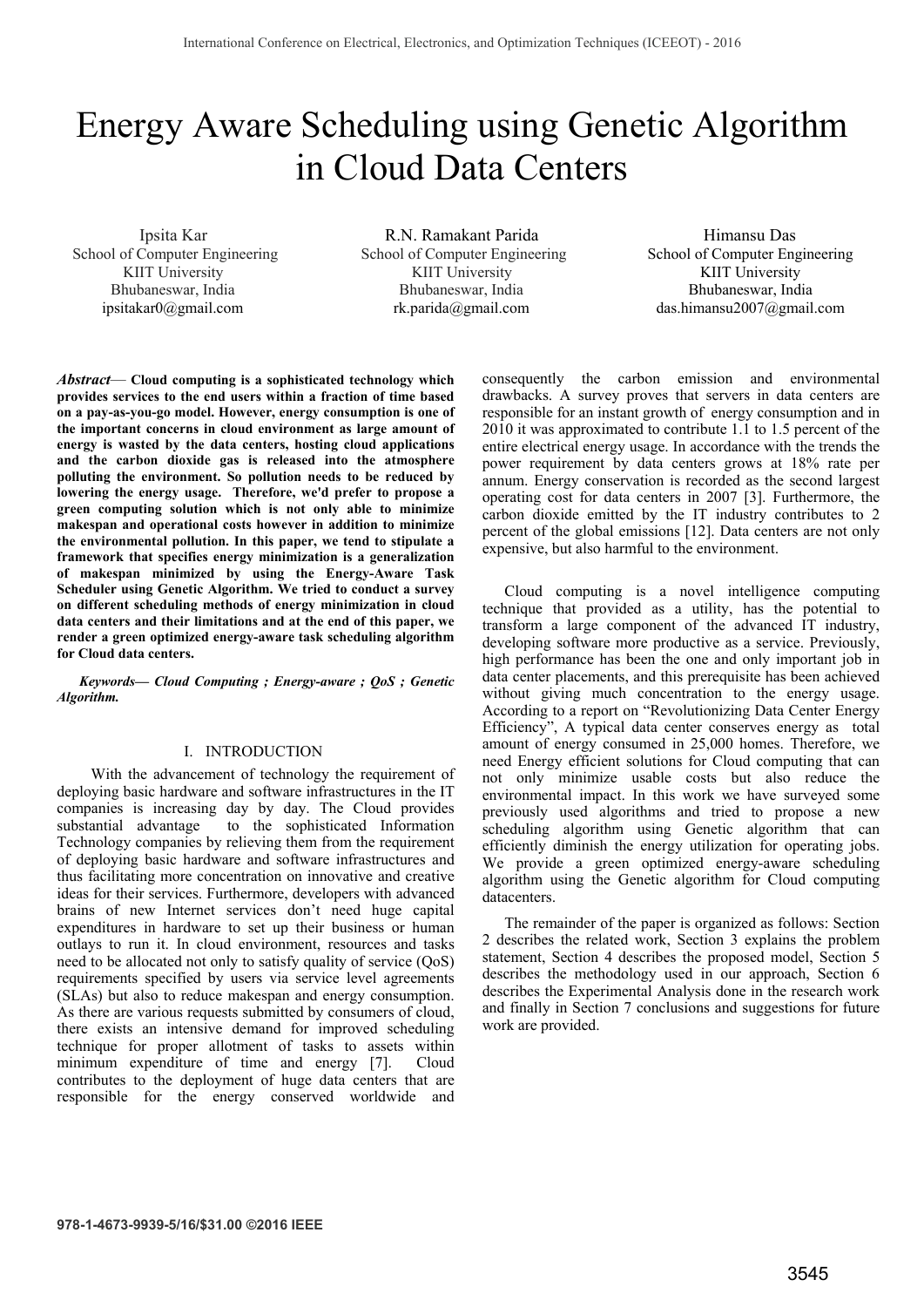# II. RELATED WORKS

 Scheduling of tasks in virtual machines with minimum expenditure of time and energy is a major concern in cloud computing environment. However among various scheduling algorithms Genetic Algorithm have been proven to give optimized results than any other algorithms.

 In [6] the authors provided a novel approach that demonstrates energy-aware scheduling is an abstraction of the minimum makespan scheduling problem. By considering the system graph and program graph as inputs they provided three different energy-aware scheduling algorithms. They verified the algorithms on well-known program graphs and compared their answers with other existing algorithms, which confirms the efficiency of their approach. Their method can be extended to a monetary value-aware framework with the involvements of cost elements.

 In [7] as heterogeneous requests submitted by consumers of cloud, which are set up by the available assets, there exists a requirement for improved scheduling technique for proper allotment of tasks to resources within minimum expenditure of time and energy. The authors proposed a genetic algorithm based scheduling technique where the population initialization is produced with an advanced form of Max-Min by which they obtained optimized values in relations with makespan. They evaluated the execution of the MGA (Modified Genetic Algorithm) and other existing algorithm and compared with the existing data and the output showed that the proposed algorithm outperforms the existing algorithms. However the proposed algorithm can also be applied to several QoS parameters like cost of service, energy, security etc.

 In [8] the authors proposed an energy-aware task consolidation (ETC) method that diminishes energy utilization by refraining CPU use below a particular threshold value. This is done by consolidating tasks amongst virtual clusters. Ching-Hsien et.al compared ETC with MaxUtil, the results show that ETC reduces power consumption with 17% improvement over MaxUtil. The data center for Virtual Machines in ETC is designed to exist in the same rack where network bandwidth is approximately constant. So it would be better for the VMs to consider fluctuations in network bandwidth.

 In [9] the authors proposed a genetic algorithm to efficiently allocate tasks to virtual machines, which allocates resources based on available resources and the energy consumption of each virtual machine. The evaluation results show that the proposed algorithm gives better results than firstfit decreasing (FFD) and best-fit decreasing (BFD) algorithms. This method needs to be optimized with other algorithms, as well as considering QoS parameters in the cloud environment.

 In [10] the authors model their problem as a parameter optimization problem. The objective is to reduce the carbon footprint produced in the data centers by employing sustainable energy while fulfilling: (1) the request processing time constraint; (2) the total electricity budget in each time slot; (3) the intermittent supply of the renewable resources; (4) the maximal number of servers in each data center. The solution to the above stated problem is creatively converting it into an ILP model, and computing the decision variables using existing method. Computations indicate that the scheduler can diminish carbon emissions using sustainable assets, while fulfilling the conditions stated above.

 The predictable utilization of energy by not only personal computers but also business domain computers in the United States was about 2% out of the total electricity utilization in the year 2010, which causes the Information Technology companies the second major carbon footprint provider after aeronautics [11]. In this research paper, the authors have proposed a novel approach for scheduling, sharing and migrating Virtual Machines (VMs) for a bag of cloud tasks which is built to diminish energy ingestion within definite period of execution time and high system output. This methodology is withdrawn from an Enhanced First Fit Decreasing (EFFD) algorithm combined with our VM reuse strategy. Moreover, a virtual machine migration technique is developed to dynamically control the cloud position for required migration. The simulation results obtained using the easily accessible Cloud Report tool demonstrate that EFFD with the VM reutilization scheme could achieve a higher resource utilization rate and lower energy conservation than regular Round Robin (RR), Greedy, and FDD without Virtual Machines reuse.

 Finally from the related works we conclude that Genetic Algorithm can be used to find proper schedule in which tasks are executed with minimum time so we can utilize Genetic Algorithm inorder to find schedule in which tasks are deployed in virtual machines with lesser energy consumption.

### III. PROBLEM STATEMENT

 In accordance with the technological advancement in cloud computing environment, service requests have numerous resource requirements. Cloud resources required to be apportioned inorder to fulfill Quality of Service (QoS) demands stated by customers via Service Level Agreements, as well as to lessen the utilization of energy and enhance the income of the providers. In related works many researchers [6-7][9] have used a Genetic Algorithm for minimizing makespan however we are focused not only minimizing makespan but also minimizing energy conservation in cloud data centers.

 The main purpose of our proposed model is to allocate each task to a specified machine as a result , all other tasks are finished with approximately minimum expenditure of energy, this is evaluated by the fitness function which is a result of mapping from each schedule to the energy conserved by the servers in data centers. This can be done by calculating the energy consumption of each virtual machine after the task is allocated to a virtual machine.

 The energy consumption can be measured by using the following formula  $E_{ij}=p_it_i$  where  $p_i$  is the power consumption of each task allocated to virtual machines and  $t_i$  is the execution time of each job allocated to respective virtual machines.

Assuming the total energy consumed when a task is allocated to a Virtual Machine to be  $\tau_{ij} = 70kWh$  such that if the energy consumed by allocation of task to a virtual machine is less than  $\tau_{ij}$  then that particular genome in the chromosome is represented by 1 and if the energy consumed is more than  $\tau_{ij}$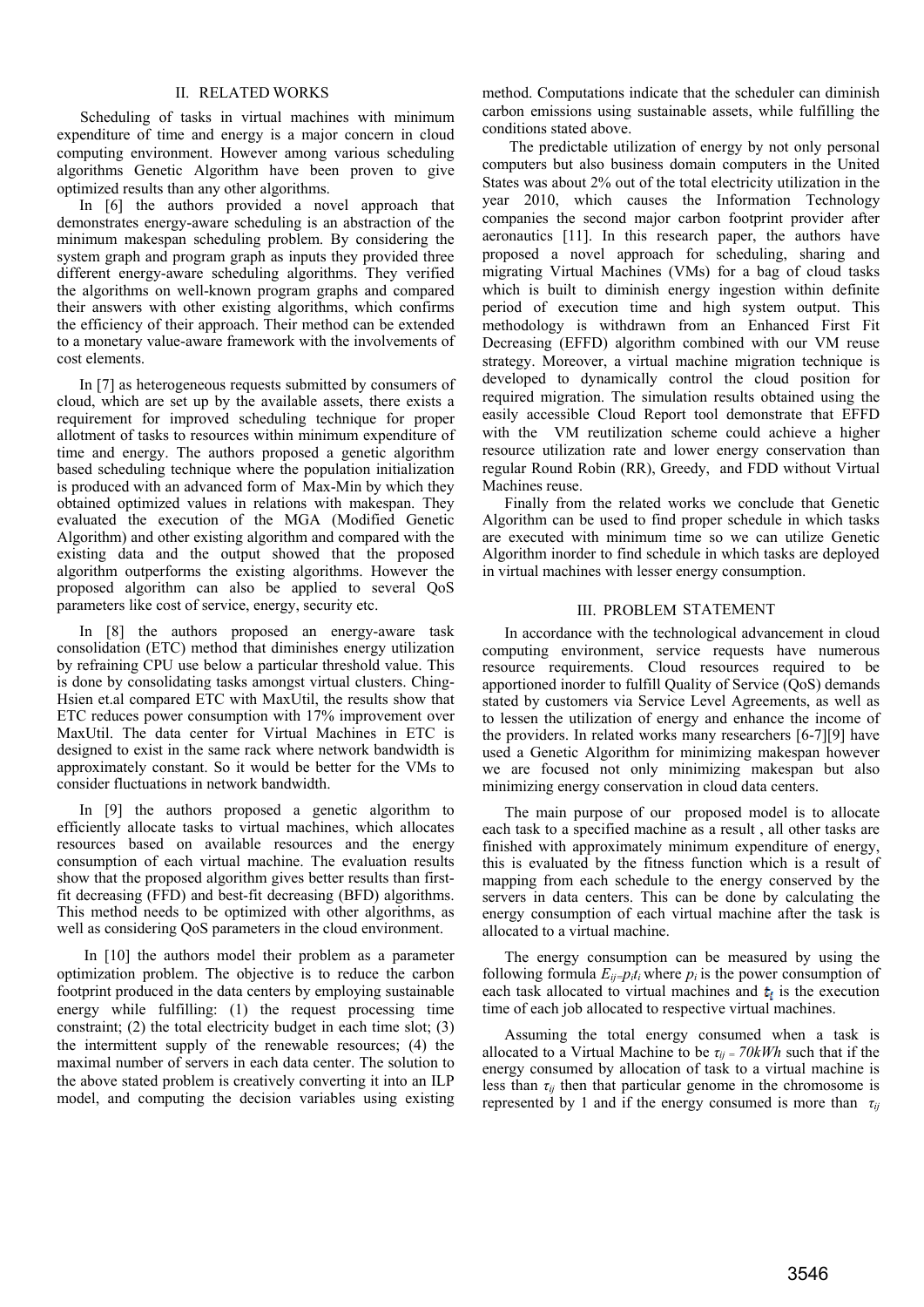then that particular genome in the chromosome is represented by 0.

# *A. Objective Function*

Consider job  $a_i$  is organized to be executed on a cloud  $C_i$ which consists of several virtual machines  $VM_N$ , where  $p_i$ represents the power of each VM in Hosts and *ti* represents the execution time of the job for virtual machines then the energy consumption for execution of *ai* is given by:

$$
E_{ij} = p_i t_i \tag{1}
$$

 We need to minimize energy consumption in virtual machines when a task is allocated to them. Minimize  $E(x) = min \left( \sum_{i=1}^{M} \sum_{i=1}^{N} E_{ij} \right)$  (2)

*s.t.*  $E_i(x) \leq \tau_{ii, 1}$  $E_i(x) \geq \tau_{ii,0}$ 

#### *B. Necessary Conditions:*

The necessary conditions are stated as follows:

1) The job *ai* should be completed within the deadline *di,* otherwise, it is concluded that the schedule is failed.

#### 2) Assume  $\tau_{ii}$  = 70 kWh

where  $\tau_{ij}$  is the minimum energy to be consumed when a task is assigned to a virtual machine.

#### IV. PROPOSED MODEL OVERVIEW

 In the suggested proposed model, when a business is processed as an accumulation of tasks which takes a complicated mathematical process by utilizing useful resources available in cloud data centers, and the set  $A = (aI)$  $(a_2)$ …………  $(a_n)$  is a collection of tasks submitted in a specified time period. During this particular scheduling process, the user submits a service request for job, *ai*  $(1 \le i \le M)$  with the resource requirements represented as a triplet  $(t_i, n_i, d_i)$ , where,  $t_i$  represents the execution time of the job for virtual machines (VMs), *ni* represents the number of VMs needed for *ai* and *di* for the deadline after which the tasks in the schedule will be concluded to be failed. The problem needed to be solved is how to arrange these M tasks to the given N machines under the necessary conditions with optimized objective function.

When different cloud users submit their respective requests they are submitted to the cloud service provider and then to the cloud service manager and finally scheduled to the Virtual machines with the help of energy-aware task scheduler which is implemented in cloud service manager. In this proposed model various components are described as follows:

## *A. Cloud Service Provider*

 It is responsible for provisioning the requests submitted by the users with several resource choices. In the subsequent step, the Cloud Service Manager (CSM) will interpret the resource requirements of each granularity and maps it on to optimized virtual machines to achieve an efficient solution.

## *B. Cloud Task Manager*

 It is responsible for managing the state of the available tasks (start, stop, cancel), defining the appropriate sequence of scheduling and allocating each job to suitable virtual machines under the help of the scheduler.

# *C. Energy-aware Task Scheduler*

It is responsible for performing the process of scheduling algorithm.



Fig. 1. Proposed Model for Energy-Aware Scheduling

# V. METHODOLOGY

To find an optimal solution for the aforesaid problem, we use genetic algorithm. The algorithms used for the problem are as follows:

# *A. Genetic Algorithm*

The algorithm has the following steps:

# *1) Initialization*

 The procedure of the algorithm starts with the of the population initialization in which the collection of individuals is defined which denotes the approximate solution to the scheduling problem. These individuals are known as chromosomes.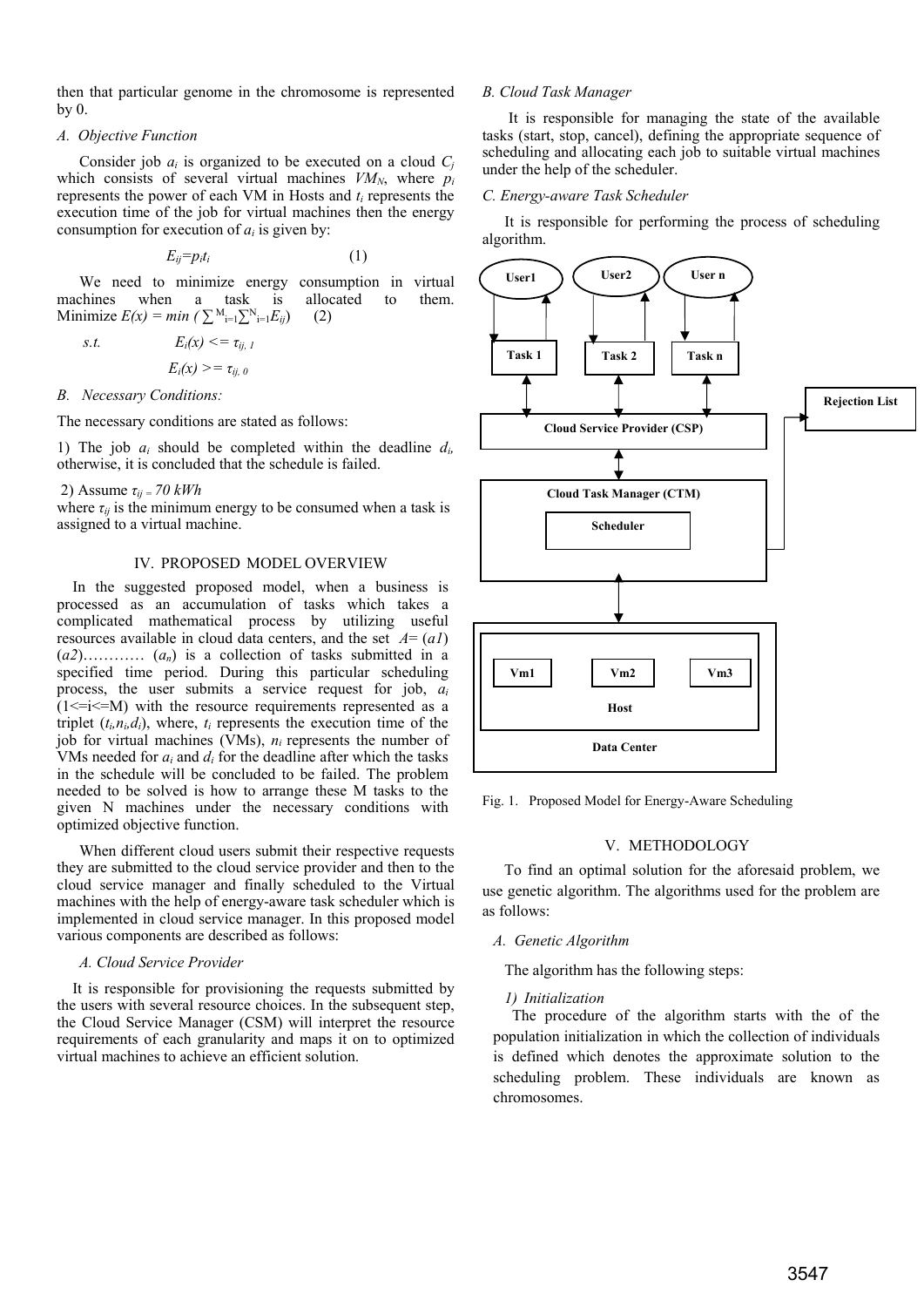In the procedure of scheduling, each chromosome is denoted as an arrangement of individual schedules for which it practices particular form of encoding. In the encoding scheme a chromosome in this Genetic Algorithm consists of genes, each of which stands for energy consumption of a task. The value of a gene is either 0 or 1 where 0 represents when the energy consumed by task allocation is greater than  $\tau_{ij}$  and 1 represents when the energy consumed by task allocation is less than  $\tau_{ij}$ .

## *2) Evaluation and Selection*

 The fitness value of each chromosome is computed by considering fitness function (scheduling, goal) and all the genes in the chromosome are categorised by using these values. The appropriateness of the solution for the problem can be determined by the fitness function and then the best result will be selected for generating the subsequent generation.

#### *3) Crossover*

 It is the genetic operator which can be used for selecting two parent chromosomes and exchanging their genetic features by swapping one or more genomes, so that improved quality offsprings can be developed in the subsequent generation, to discover the novel solution space which owns both their features.

#### *4) Mutation*

It is the genetic operator which can be used for randomly selecting a chromosome to change the structure of the genes in the chromosome by changing single bit of the parent chromosome with another bit thus it creates a new offspring.

#### *5)* Termination

 After getting optimal solution by using crossover and mutation operators the algorithm stops further iteration when the algorithm reaches the stopping criteria.

## *B. Max-min Algorithm*

 The minimum completion time is calculated for each task and that task with overall maximum completion time is selected and assigned to a corresponding machine. This technique finds the task with minimum execution time and assigns them to machine with maximum completion time. Then removes the task from the task set and updates the selected machines and this process continues until the task set is empty and all the tasks are scheduled. Though max-min has only been implemented in minimizing execution time we extend it to implement in minimizing energy as energy is directly proportional to time.

## *C. Process of Proposed Scheduling Algorithm*

 Both the algorithms can also be used to find out which task to be assigned to the virtual machines in the host of cloud data centres with reference to minimization of the energy consumed in data centers deployed in cloud environment as energy is directly proportional to time. However, among these algorithms which one gives better result is very essential to be found out. So, these two algorithms are applied in our proposed

scheduling algorithm where the Scheduler decides the better among the two algorithms by comparing the experimental results calculated manually.

Fig. 2. shows the process of ETSG(Energy-Aware Task Scheduling using Genetic Algorithm).

**1.** Begin

- **2.** Receives a job and its resource requirements  $(t_i, n_i, d_i)$  from the user.
- **3.** All tasks or requests are deposited into CSP.
- **4.** Calculate energy value of each task by using  $E_{ij}=p_it_i$ .
- **5.** If energy value of task is greater than  $\tau_{ii}$  it goes to CTM.
- **6.** CTM monitors the tasks and sends all information to scheduler.
- **7.** Scheduler schedules the tasks by checking the conditions and arrange them.
- **8.** Scheduler applies Genetic Algorithm to allocate tasks to Virtual machines in the host.
- **9.** If the task cannot be completed within its deadline it puts the task into rejection list.

**10.** End.

Fig.2. Process of Proposed ETSG Scheduling Algorithm

# VI. EXPERIMENTAL ANALYSIS

 The aim of the proposed model is to find a solution to minimize the energy consumption while assigning tasks to virtual machines by using Genetic Algorithm. So we implemented the proposed objective function in this example using Genetic Algorithm.

*A.**An Example using Genetic Algorithm:* 

 The Energy Consumption matrix is calculated by using energy calculation formula mentioned in 3.3 equation (1).

TABLE I. ENERGY CONSUMPTION MATRIX FOR TASKS IN VMS

|                 | T1 | T <sub>2</sub> | T3 | <b>T4</b> | T <sub>5</sub> | T6  | T7  |
|-----------------|----|----------------|----|-----------|----------------|-----|-----|
| VM1             | 10 | 20             | 30 | 40        | 100            | 60  | 120 |
| VM <sub>2</sub> | 12 | 80             | 20 | 80        | 50             | 61  | 120 |
| VM3             | 15 | 17             | 30 | 35        | 45             | 68  | 125 |
| VM4             | 16 | 20             | 35 | 94        | 23             | 123 | 48  |
| VM5             | 18 | 25             | 40 | 56        | 30             | 112 | 58  |
| VM6             | 20 | 37             | 45 | 45        | 86             | 110 | 88  |
| VM7             | 25 | 93             | 46 | 78        | 98             | 117 | 98  |
| VM8             | 28 | 40             | 84 | 90        | 120            | 119 | 108 |
| VM9             | 30 | 40             | 50 | 140       | 110            | 160 | 102 |
| <b>VM10</b>     | 40 | 58             | 80 | 76        | 109            | 115 | 119 |

## *1) Chromosome Generation:*

As we have already mentioned about the constraints, so considering the constraints if the energy consumed by the task in a VM is more than  $\tau_{ii}$  then it is represented as 0 otherwise represented as 1. Considering the minimum energy consumption  $\tau_{ii}$  = 70 kWh.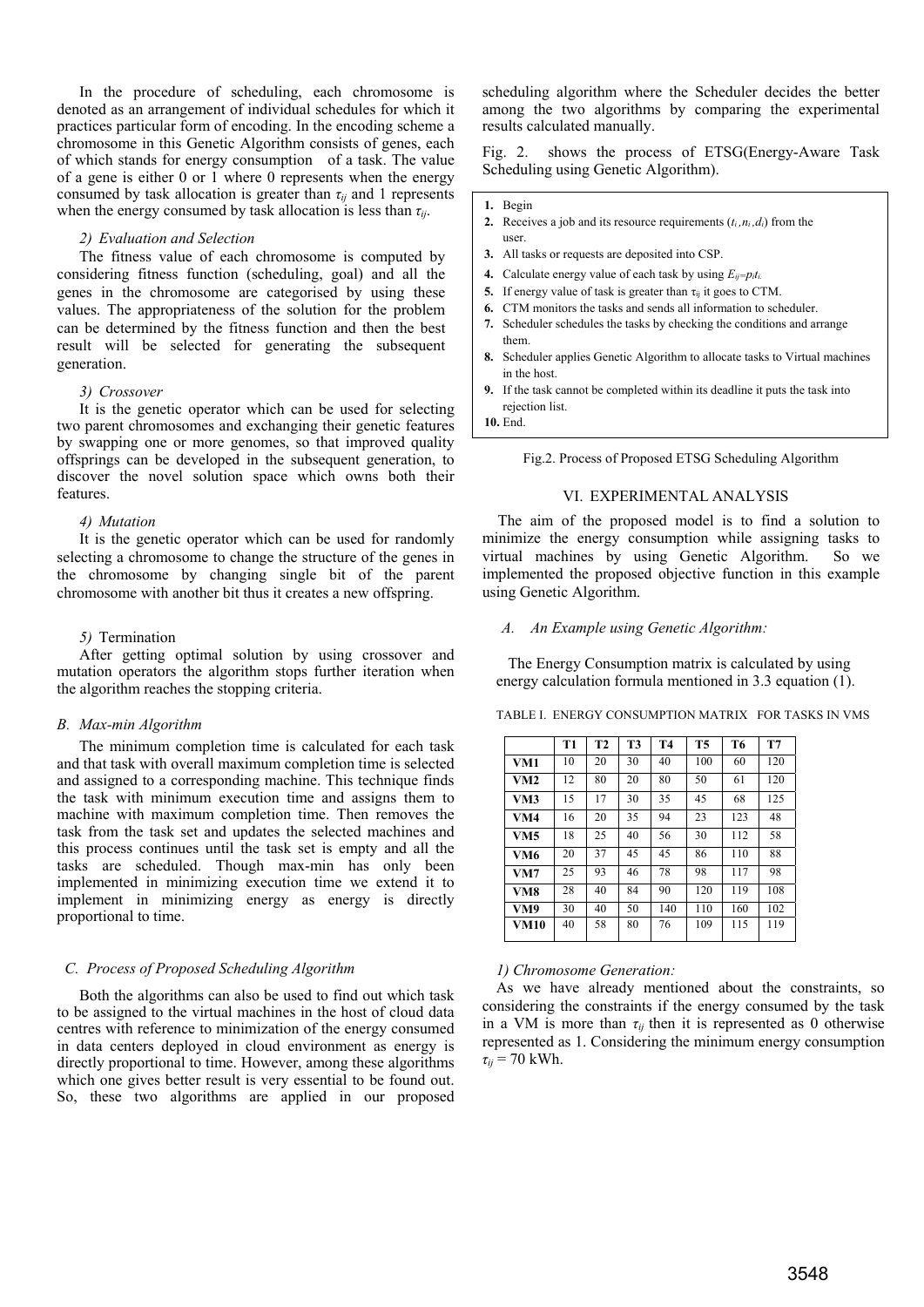# *2) Objective Function:*

In this case Objective Function can be defined as  $E = min(\sum E)^2$  $M_{i=1}\sum_{i=1}^{N}E_{ij}$ ) where M is the total number of tasks and N is the total number of Virtual machines.

#### *3) Fitness Function:*

To calculate the total number of ones which indicates the energy consumption value is less than the minimum energy consumed when a task is assigned to a Virtual Machines in the cloud and then map the binary digits into decimal numbers and calculate the energy consumption percentage by each virtual machine. So the initial population can be represented with considering the Fitness Function as shown in Table II .

TABLE II. BINARY ENCODING REPRESENTATION OF THE ENERGY CONSUMPTION MATRIX.

| <b>Initial Population</b> | <b>Fitness</b> |
|---------------------------|----------------|
| 1111010                   |                |
| 1010110                   |                |
| 1111110                   |                |
| 1110101                   |                |
| 1111101                   |                |
| 1111011                   |                |
| 1010000                   | $\overline{c}$ |
| 1100000                   | $\mathfrak{D}$ |
| 1110000                   |                |
| 1100000                   |                |

To get the optimal chromosome, some sequences of operation using some special operators like crossover, mutation operator on the whole population, which helps to obtain best individual with minimum energy consumption of each task when assigned to a Virtual Machines.

### *4) Selection*

 Each chromosome comprises a fitness value which is computed by a fitness function and all other genes in the chromosomes are arranged by considering these values. The appropriateness of the solution for the problem can be determined by the fitness function and then the best result will be selected for generating the subsequent generation.

## *5) Crossover*

Let's take first and second chromosome as parent so the operation is done as follows:

First parent 
$$
1\ 1\ 1\ 1\ 0\ 1\ 0
$$
  $\longrightarrow$   $1\ 1\ 1\ 1\ 1\ 1\ 0 = \text{Offspring 1}$   
Second parent  $1\ 0\ 1\ 0\ 1\ 1\ 0$   $1\ 0\ 1\ 0\ 0\ 1\ 0 = \text{Offspring 2}$   
Before Crossover After Crossover

In the above presentation as per the crossover rule, we select one random position on each parent, then swap the remaining part with each other. The above procedure will be continued for each random pair of parent in the initial population.

#### TABLE III. NEW POPULATION AFTER CROSSOVER

| <b>Initial Population</b> | <b>Fitness</b> | <b>Population</b><br>in Decimal |
|---------------------------|----------------|---------------------------------|
| 1111110                   | 6              | 127                             |
| 1010010                   | 3              | 82                              |
| 1111110                   | 6              | 126                             |
| 1110101                   | 5              | 117                             |
| 1111101                   | 6              | 125                             |
| 1111011                   | 6              | 123                             |
| 1010000                   | $\overline{c}$ | 80                              |
| 1100000                   | $\overline{c}$ | 96                              |
| 1110000                   | 3              | 112                             |
| 1100000                   | $\mathfrak{D}$ | 96                              |

## *5) Mutation*

After the above crossover operation the mutation operation is performed. In this operation randomly a chromosome is selected and a bit position on it, then randomly change the bit with another bit thus it creates a new offspring.

| Parent | $\div 1111110$        | $\rightarrow$ Before Mutation |
|--------|-----------------------|-------------------------------|
|        | Offspring : $1111111$ | After Mutation                |

Now fitness  $= 7$ . As we have considered the tasks as binary values by using binary encoding so here the string 1 1 1 1 1 1 0 is modified to  $1\ 1\ 1\ 1\ 1\ 1$  which indicates that the string is optimized and the tasks which are allocated to virtual machine consume energy less than the assumed energy i.e.  $\tau_{ii}$ .

|  |  | TABLE IV. NEW POPULATION AFTER MUTATION AND ENERGY |  |
|--|--|----------------------------------------------------|--|
|  |  | CONSUMPTION PERCENTAGE IN VIRTUAL MACHINE.         |  |

| <b>New Initial</b> | <b>Fitness</b>           | <b>Energy</b> in | Energy %    | Energy %   |
|--------------------|--------------------------|------------------|-------------|------------|
| Population         |                          | kWh              | For 7 tasks | For 1 task |
| 1111111            | 7                        | 380              | 77.55%      | 11.07%     |
| 1010010            | $\mathbf{3}$             | 423              | 86.32%      | 12.33%     |
| 1111110            | 6                        | 335              | 68.36%      | 9.76%      |
| 1110101            | $\overline{\phantom{0}}$ | 359              | 73.26%      | 10.46%     |
| 1111101            | 6                        | 339              | 69.18%      | 9.88%      |
| 1111011            | 6                        | 431              | 87.95%      | 12.56%     |
| 1010000            | $\overline{2}$           | 555              | 113.26%     | 16.18%     |
| 1100000            | 2                        | 589              | 120.20%     | 17.17%     |
| 1110000            | $\mathbf{3}$             | 632              | 128.97%     | 18.42%     |
| 1100000            | $\mathfrak{D}$           | 597              | 121.83%     | 17.40%     |

#### *6) Termination*

The above procedure continues 10 numbers of iterations thus we get optimal chromosome set with better fitness, means strings with minimal number of zeros as it is considered that strings with minimum or no zeros are with best fitness. Finally the assignment of tasks to a Virtual Machine is done thus to get the optimal solution.